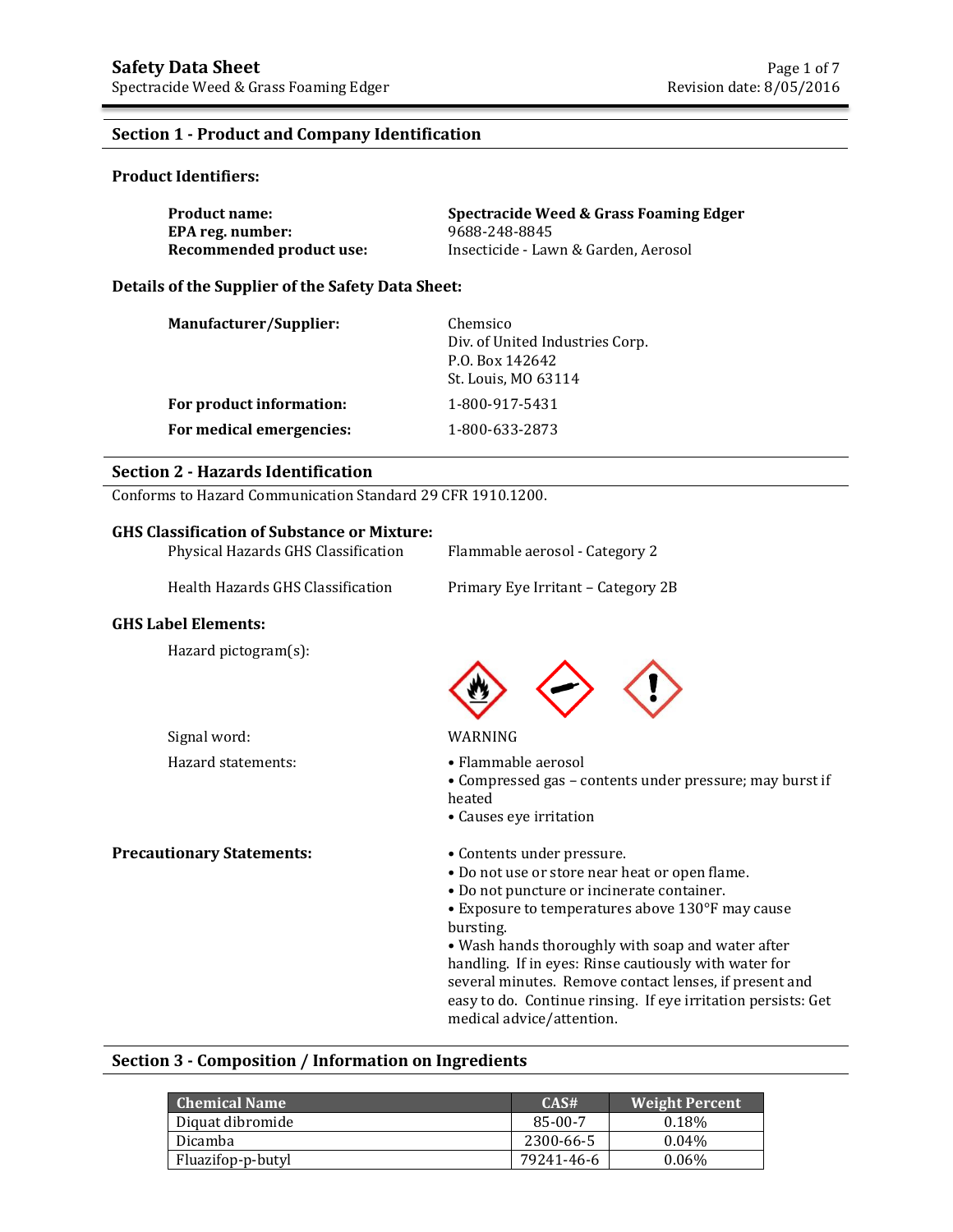| Isobutane | nn.<br>-28-5<br>5-1<br>ັ | 72%<br>ົ<br>J. / 4 |
|-----------|--------------------------|--------------------|
| Propane   | 74-98-6                  | 1.28%              |

Note: Ingredients not identified are proprietary or non-hazardous. Values are not product specification(s).

## **Section 4 - First Aid Measures**

| Eve contact:         | Hold eye open and rinse slowly and gently with water for<br>15-20 minutes. Remove contact lenses, if present, after the<br>first 5 minutes, then continue rinsing. Call a poison control<br>center or doctor for treatment advice. |
|----------------------|------------------------------------------------------------------------------------------------------------------------------------------------------------------------------------------------------------------------------------|
| <b>Skin contact:</b> | No special requirements                                                                                                                                                                                                            |
| Inhalation:          | No special requirements                                                                                                                                                                                                            |
| Ingestion:           | No special requirements                                                                                                                                                                                                            |
| Note to physician:   | None                                                                                                                                                                                                                               |
| General advice:      | If you feel unwell, seek medical advice (show the label<br>where possible). Ensure that medical personnel are aware<br>of the material(s) involved, and take precautions to protect<br>themselves. Keep out of reach of children.  |

## **Section 5 - Fire Fighting Measures**

| <b>Flammable properties:</b>                   | Pressurized aerosol container                                                                      |
|------------------------------------------------|----------------------------------------------------------------------------------------------------|
| NFPA classification:                           | NFPA level 1 aerosol                                                                               |
| Suitable extinguishing media:                  | Water fog, foam, $CO2$ , dry chemical                                                              |
| Unsuitable extinguishing media:                | Not available                                                                                      |
| Specific hazards arising from the<br>chemical: | Contents under pressure – container may burst in heat of<br>fire.                                  |
| Protective equipment for firefighters:         | Firefighters should wear full protective clothing including<br>self-contained breathing apparatus. |
| <b>Hazardous combustion products:</b>          | None known                                                                                         |
| <b>Explosion data:</b>                         | Not available                                                                                      |
| Sensitivity to static discharge:               | Not available                                                                                      |
| <b>Personal precautions:</b>                   | Keep unnecessary personnel away. Do not touch or walk<br>through spilled material.                 |

#### **Section 6 - Accidental Release Measures**

| <b>Personnel precautions:</b>      | Remove all sources of ignition. Wear personnel protective<br>equipment as recommended in Section 8. Wash<br>thoroughly after handling.               |
|------------------------------------|------------------------------------------------------------------------------------------------------------------------------------------------------|
| For emergency responders:          | If specialized clothing is required to deal with the spillage,<br>take note of any information in Section 8 on suitable and<br>unsuitable materials. |
| <b>Environmental precautions:</b>  | Avoid dispersal of spilled material and runoff and contact<br>with soil, waterways, drains and sewers.                                               |
| <b>Methods for containment and</b> |                                                                                                                                                      |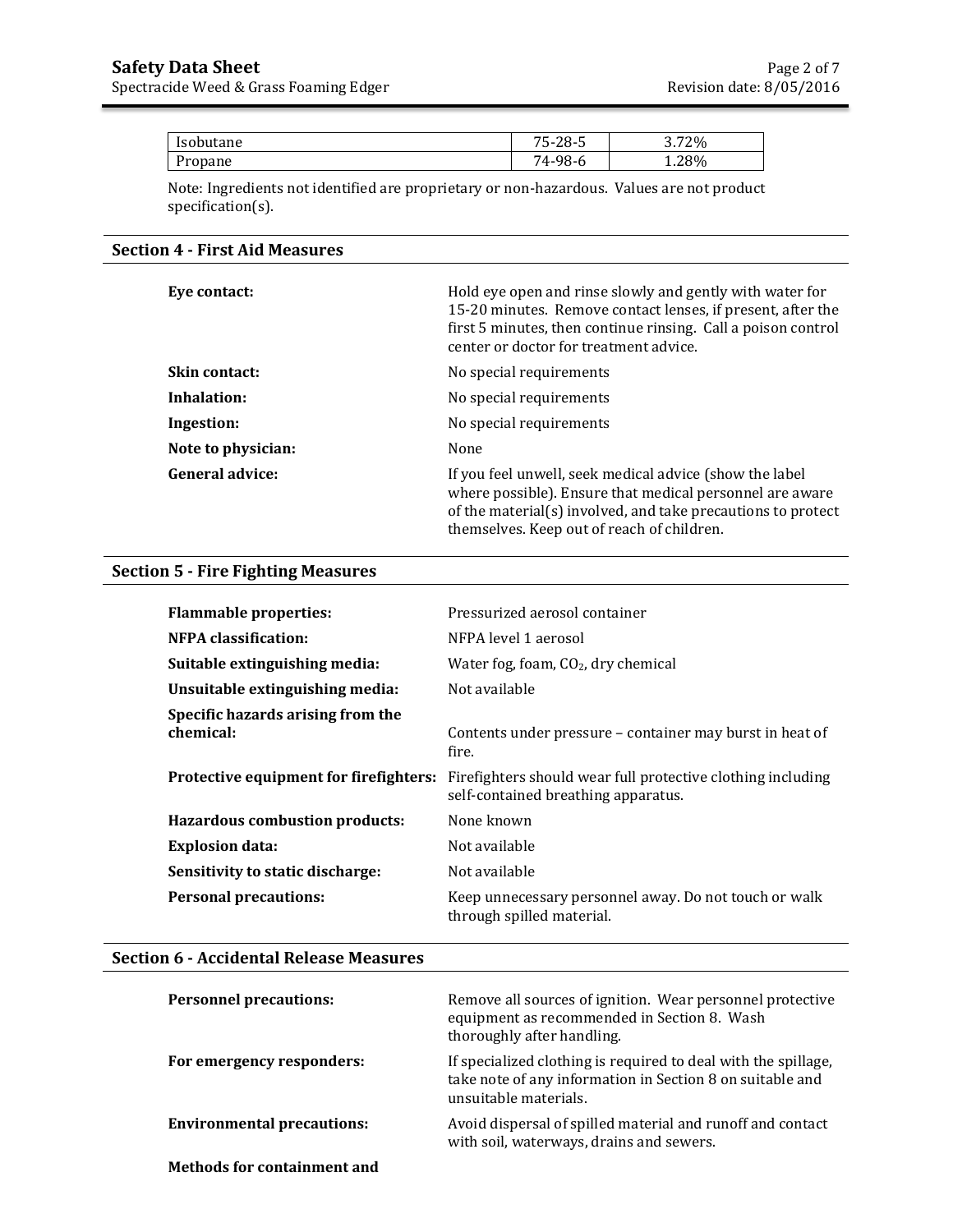$\overline{1}$ 

| cleaning up:                            | Stop leak if without risk. Move containers from spill area.<br>Before attempting clean up, refer to hazard data given<br>above. Small spills may be absorbed with earth, sand or<br>absorbent material swept up and placed in suitable,<br>covered, and labeled containers. Prevent large spills from<br>entering sewers or waterways. Contact emergency<br>services and supplier for advice. Never return spills in<br>original containers for re-use.                                                                                                                                                      |
|-----------------------------------------|--------------------------------------------------------------------------------------------------------------------------------------------------------------------------------------------------------------------------------------------------------------------------------------------------------------------------------------------------------------------------------------------------------------------------------------------------------------------------------------------------------------------------------------------------------------------------------------------------------------|
| <b>Section 7 - Handling and Storage</b> |                                                                                                                                                                                                                                                                                                                                                                                                                                                                                                                                                                                                              |
| <b>Precautions for safe handling:</b>   | Put on appropriate personal protective equipment as<br>recommended in Section 8. Pressurized container: protect<br>from sunlight and do not expose to temperatures<br>exceeding 50°C (122°F). Do not pierce or burn, even after<br>use. Do not ingest. Avoid contact with skin, eyes and<br>clothing. Avoid breathing vapor or mist. Use only with<br>adequate ventilation. Store and use away from heat,<br>sparks, open flame or any other ignition source. Use<br>explosion-proof electrical equipment. Use only non-<br>sparking tools. Empty containers retain product residue<br>and can be hazardous. |
| Storage:                                | Store in a cool, dry area away from open flame. Do not<br>store above 50°C (122°F).                                                                                                                                                                                                                                                                                                                                                                                                                                                                                                                          |

# **Section 8 - Exposure Controls / Personal Protection**

## **Exposure guidelines:**

|                      |            | <b>Exposure Limits</b>                                     |          |                 |          |            |                 |
|----------------------|------------|------------------------------------------------------------|----------|-----------------|----------|------------|-----------------|
|                      |            | <b>OSHA PEL</b><br><b>ACGIH TLV</b><br><b>Supplier OEL</b> |          |                 |          |            |                 |
| <b>Chemical name</b> |            | ppm                                                        | $mg/m^3$ | ppm             | $mg/m^3$ | ppm        | $mg/m^3$        |
| Diquat dibromide     | TWA        | Not listed                                                 |          | Not listed      |          | Not listed |                 |
| Dicamba              | <b>TWA</b> | Not established                                            |          | -----           | 0.5      |            | 0.5             |
| Fluazifop-p-butyl    | TWA        | Not established                                            |          | Not established |          |            | 0.5             |
| Isobutane            | TWA        | Not established                                            |          | 1000            |          |            | Not established |
| Propane              | TWA        | 1000<br>1800                                               |          | 1000            |          |            | Not established |

**Engineering controls: General ventilation normally adequate.** 

# **Personal protective equipment:**

| Eye/Face protection:                   | During application, prevent entry into eyes. Wear safety<br>glasses with side shields if using in large applications.                                                                  |
|----------------------------------------|----------------------------------------------------------------------------------------------------------------------------------------------------------------------------------------|
| Skin and body protection:              | Wash hands after application. Wear long-sleeved shirt,<br>long pants, shoes and socks.                                                                                                 |
| <b>Respiratory protection:</b>         | Where exposure guideline levels may be exceeded, use an<br>approved NIOSH respirator.                                                                                                  |
| <b>General hygiene considerations:</b> | Handle in accordance with good industrial hygiene and<br>safety practices. When using, do not eat or drink. Wash<br>hands before breaks and immediately after handling the<br>product. |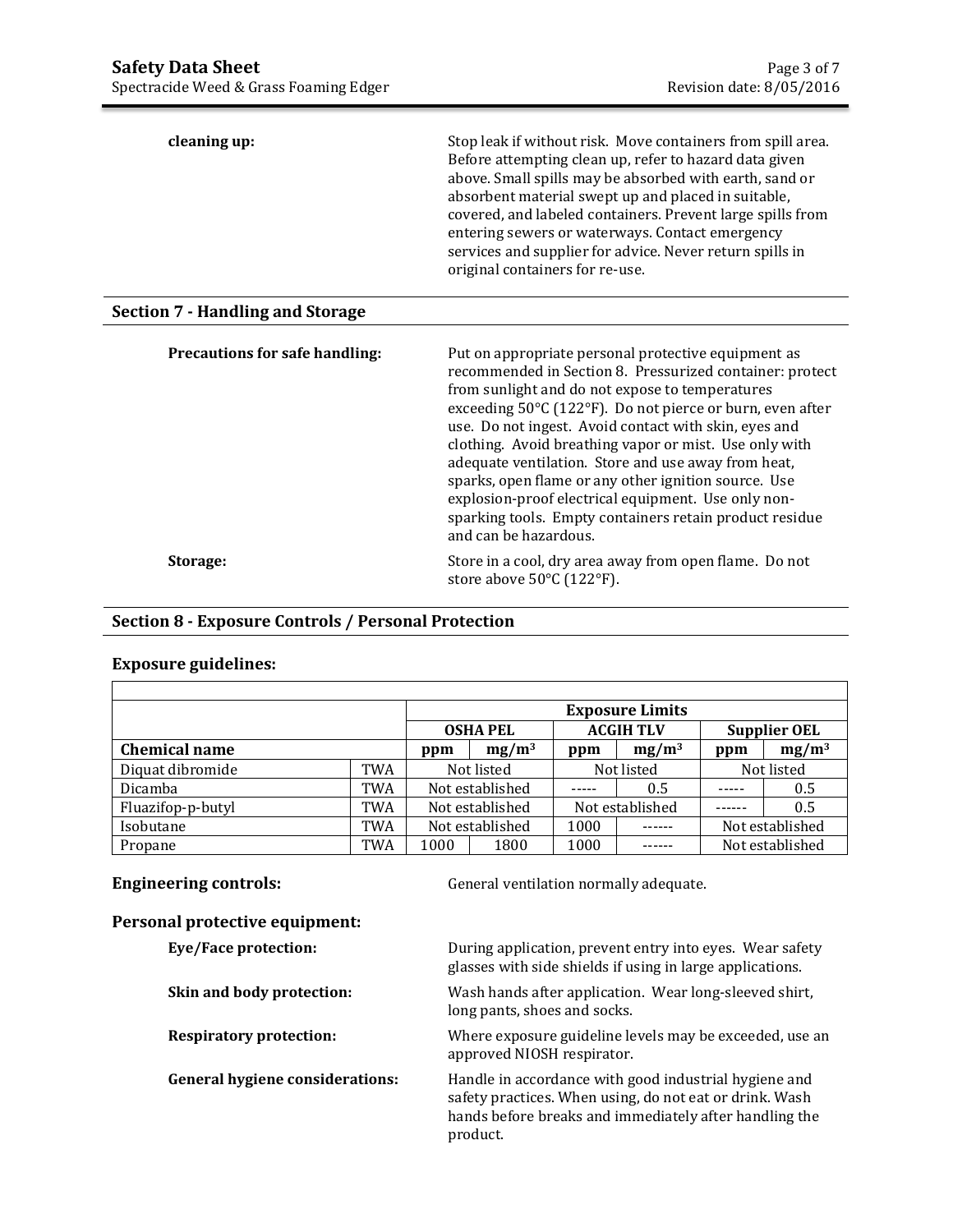# **Section 9 - Physical & Chemical Properties**

| Appearance:                                        | Clear                        |
|----------------------------------------------------|------------------------------|
| Color:                                             | Amber                        |
| <b>Physical state:</b>                             | Pressurized liquid           |
| Odor:                                              | Aromatic/Amine               |
| Odor threshold:                                    | No data available            |
| pH:                                                | $4.0 - 7.5$ (liquid portion) |
| <b>Melting point:</b>                              | No data available            |
| <b>Freezing point:</b>                             | No data available            |
| <b>Boiling point:</b>                              | No data available            |
| <b>Flash point:</b>                                | No data available            |
| <b>Flame extension</b>                             | 0" (level 1 aerosol)         |
| Flammability limits in air,<br>lower, % by volume: | No data available            |
| Flammability limits in air,<br>upper, % by volume: | No data available            |
| Vapor pressure:                                    | No data available            |
| Vapor density:                                     | No data available            |
| Relative density @ 20°C:                           | 1.012 (liquid portion)       |
| <b>Octanol/water coefficient:</b>                  | No data available            |
| Auto-ignition temperature:                         | No data available            |
| <b>Decomposition temperature:</b>                  | No data available            |
| Solubility:                                        | Miscible in water            |
| <b>Evaporation rate:</b>                           | No data available            |
| % Volatile organic compounds:                      | 5.0                          |

# **Section 10 - Chemical Stability & Reactivity Information**

| Reactivity                                             |                                              |
|--------------------------------------------------------|----------------------------------------------|
| Conditions to avoid:                                   | Do not mix with other chemicals.             |
| Incompatible materials:                                | Avoid strong oxidizers.                      |
| <b>Chemical stability</b><br><b>Product stability:</b> | Stable under recommended storage conditions. |
| <b>Other</b>                                           |                                              |
| Hazardous decomposition products:                      | None known                                   |
| <b>Possibility of hazardous reactions:</b>             | Hazardous polymerization does not occur.     |
|                                                        |                                              |

# **Section 11 - Toxicological Information**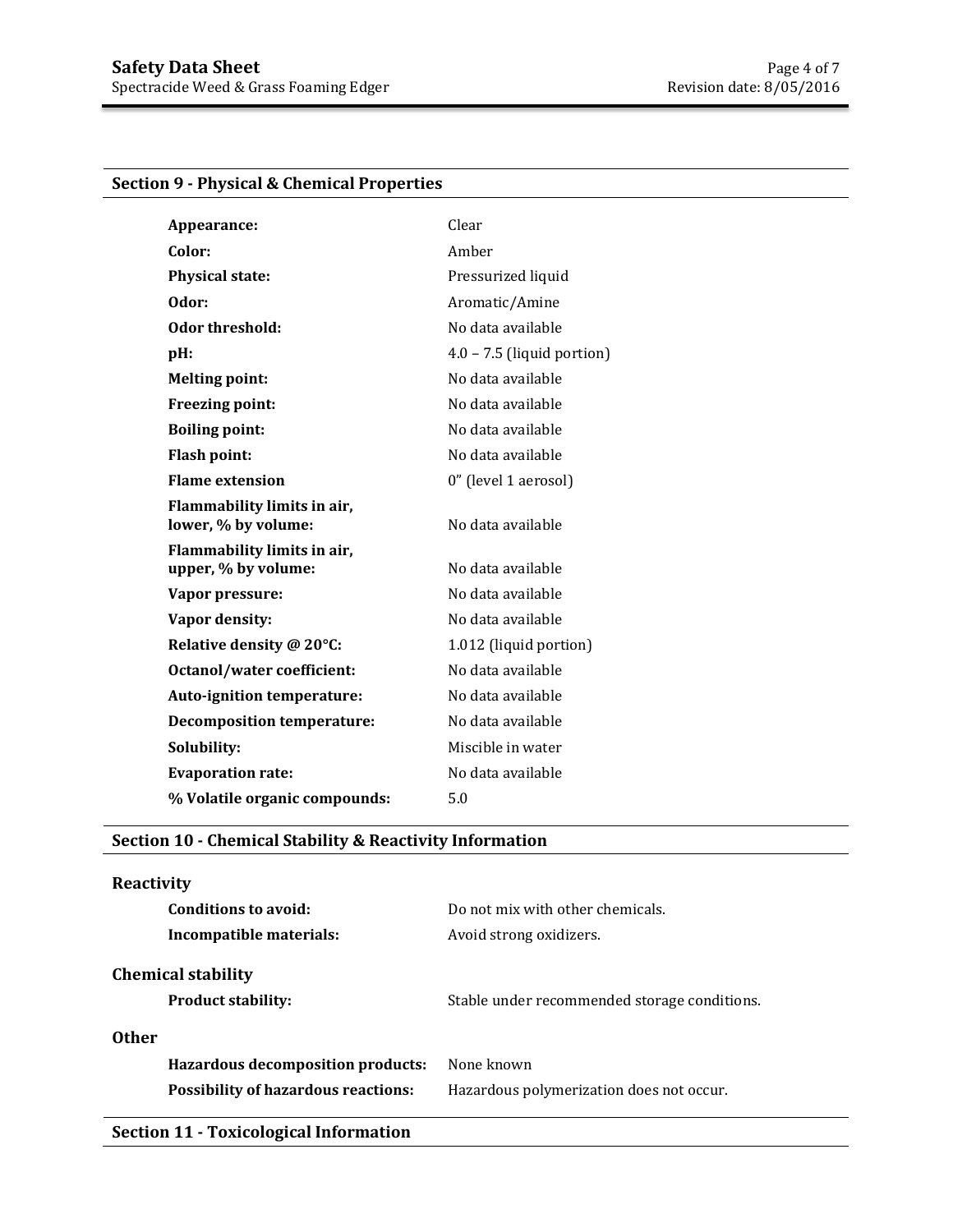| Primary eye irritation:                          | Causes moderate eye irritation (EPA tox. category III)                                 |
|--------------------------------------------------|----------------------------------------------------------------------------------------|
| <b>Primary skin irritation:</b><br>Acute dermal: | Non-irritating (EPA tox. category IV)<br>$LD_{50}$ > 5000 mg/kg (EPA tox. category IV) |
| <b>Acute inhalation:</b>                         | $LC_{50} > 2$ mg/L (EPA tox. cateogry IV)                                              |
| Acute oral:                                      | $LD_{50}$ > 5000 mg/kg (EPA tox. category IV)                                          |
| Sensitization:                                   | Not a skin sensitizer.                                                                 |
| Chronic effects/ Carcinogenicity:                | No data available                                                                      |
| <b>Mutagenicity:</b>                             | No data available                                                                      |
| <b>Reproductive effects:</b>                     | No data available                                                                      |
| Teratogenicity:                                  | No data available                                                                      |
| Ecotoxicity:                                     | No data available                                                                      |

## **Section 12 - Ecological Information**

| <b>Environmental effects:</b>          | No data available           |  |
|----------------------------------------|-----------------------------|--|
| <b>Aquatic toxicity:</b>               | Toxic to aquatic organisms. |  |
| Persistence / degradability:           | No data available           |  |
| <b>Bioaccumulation / accumulation:</b> | No data available           |  |
| <b>Partition coefficient:</b>          | No data available           |  |
| Mobility in environmental media:       | No data available           |  |
| <b>Chemical fate information:</b>      | No data available           |  |

## **Section 13 - Disposal Considerations**

| Waste codes:                              | Not available                                          |
|-------------------------------------------|--------------------------------------------------------|
| Disposal instructions:                    | Dispose in accordance with all applicable regulations. |
| Waste from residues / unused<br>products: | Not available                                          |
| Contaminated packaging:                   | Not available                                          |

#### **Section 14 - Transportation Information**

| U.S. Department of Transportation<br>(DOT): | UN-1950, Aerosols, Flammable, 2.1, Limited Quantity |
|---------------------------------------------|-----------------------------------------------------|
| IATA:                                       | UN-1950. Aerosols. 2.1                              |
| IMDG:                                       | UN-1950, Aerosols, Flammable, 2, Limited Quantity   |

## **Section 15 - Regulatory Information**

**29 CFR 1910.1200 hazardous chemical Occupational Safety and Health Administration (OSHA):** No **CERCLA (Superfund) reportable quantity:** Not available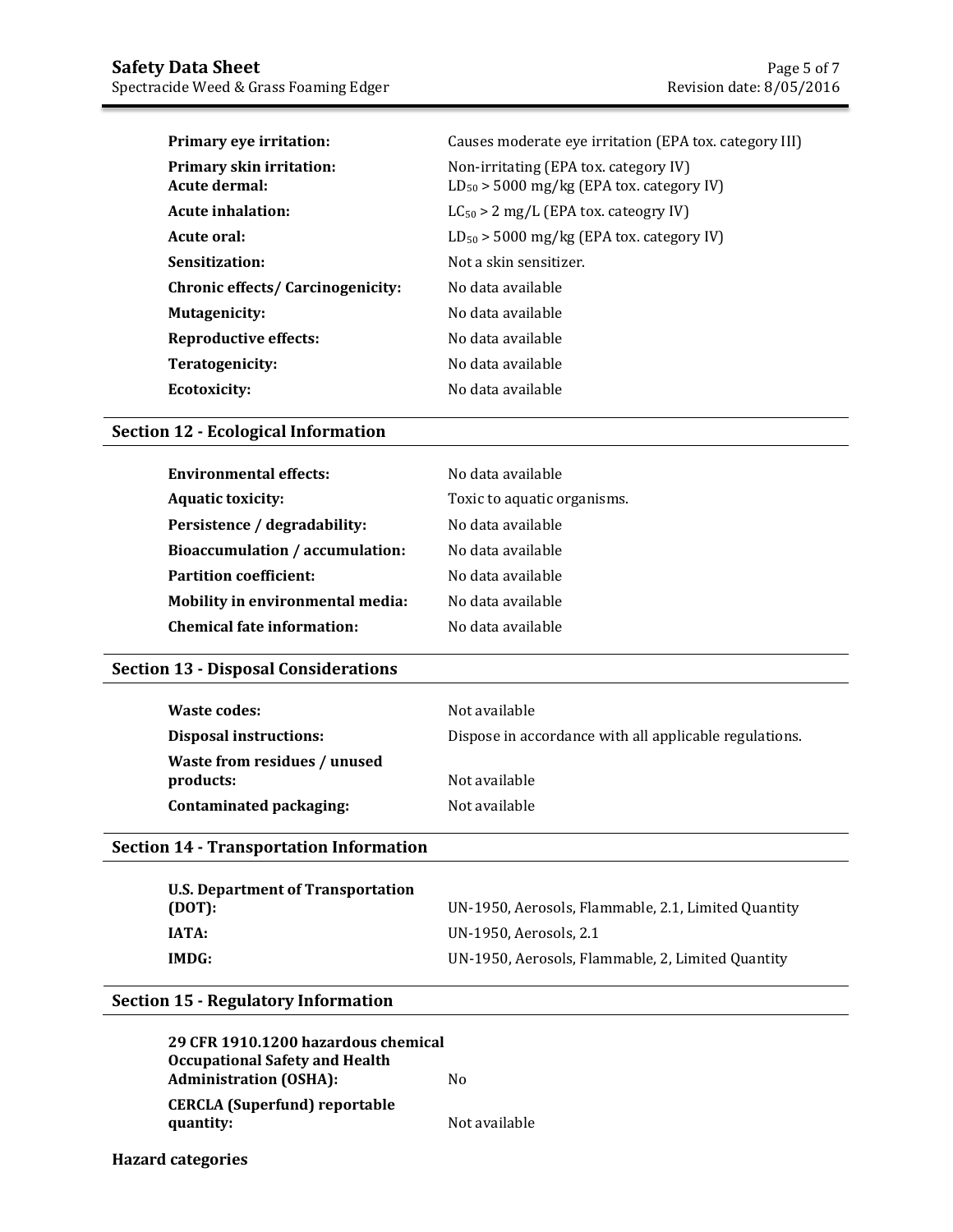#### **Superfund Amendments and Reauthorization Act of 1986 (SARA):**

| Immediate Hazard                | Nο            |
|---------------------------------|---------------|
| Delayed Hazard                  | No            |
| Fire Hazard                     | No            |
| Pressure Hazard                 | Nο            |
| Reactivity Hazard               | No            |
| Section 302 extremely hazardous |               |
| Substance:                      | No            |
| Section 311 hazardous chemical: | No            |
| Clean Air Act (CAA):            | Not available |
| <b>Clean Water Act (CWA):</b>   | Not available |
|                                 |               |

#### **State regulations:**

**FIFRA labeling:** This chemical is a pesticide product registered by the Environmental Protection Agency and is subject to certain labeling requirements under federal pesticide law. These requirements differ from the classification criteria and hazard information required for safety data sheets, and for workplace non-pesticide chemicals. Following is the hazard information as required on the pesticide label:

**Signal word:** CAUTION

**Precautionary statements:** Causes moderate eye irritation. Avoid contact with eyes or clothing. Wear longsleeved shirt, long pants, shoes and socks. Wash thoroughly with soap and water after handling. This pesticide is extremely toxic to aquatic invertebrates. Do not apply directly to water. Do not contaminate water when disposing of equipment washwaters. Contents under pressure. Do not use or store near heat or open flame. Do not puncture or incinerate container. Exposure to temperatures above 130°F may cause bursting. **Notification status:** All ingredients of this product are listed or are excluded from listing on the U.S. Toxic Substances Control Act (TSCA) Chemical Substance Inventory. **California Prop. 65:** This product does not contain any chemicals known to the state of California to cause cancer, birth defects or any other reproductive harm. **Disclaimer:** Information contained herein was obtained from sources considered technically accurate and reliable. While every effort has been made to ensure full disclosure of product hazards, in some cases data is not available and is so stated. Since conditions of actual product use are beyond control of the supplier, it is assumed that users of this material have been fully trained according to the requirements of all applicable legislation and regulatory instruments. No warranty, expressed or implied, is made and supplier will not be liable for any losses, injuries or consequential damages which may result from the use of or reliance on any

information contained in this document.